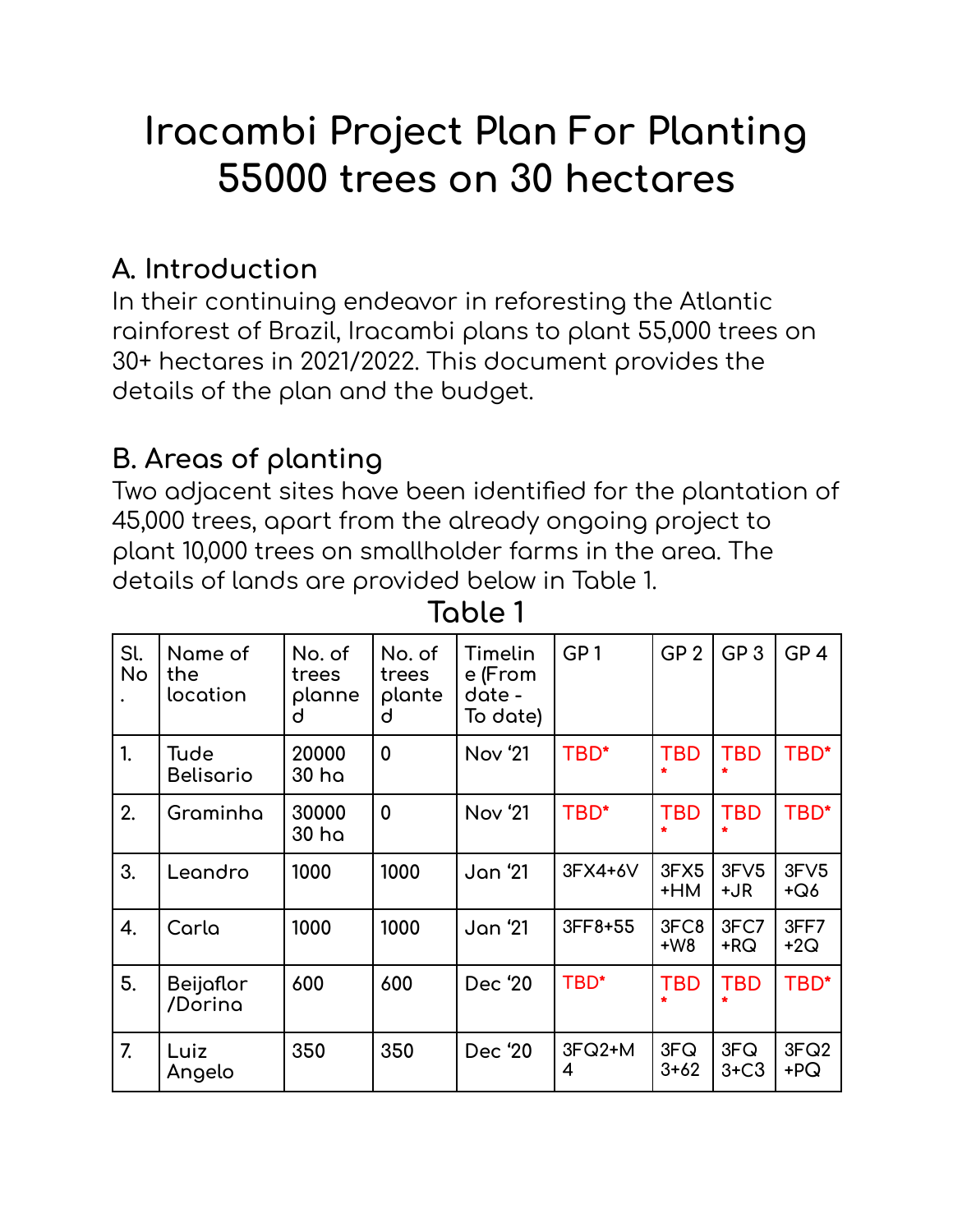| 8.    | <b>Bruno</b>    | 430   | 430  | Dec '20         | 3FP2+74       | 3FP<br>$2+G$<br>4 | 3CP<br>$X+9$  | 3FP <sub>2</sub><br>$+F6$ |
|-------|-----------------|-------|------|-----------------|---------------|-------------------|---------------|---------------------------|
| 9.    | Luiz<br>Antonio | 1300  | 1300 | Jan<br>2021     | 3FR22+<br>MC. | 3FR<br>$2 + P3$   | 3FR2<br>$+C3$ | 3FR <sub>2</sub><br>$+5C$ |
| Total |                 | 55165 | 5165 | <b>End 2021</b> |               |                   |               |                           |

**TBD\*: There is no smartphone signal access in these locations. We will provide the coordinates through other means as soon as possible.**

#### **C. Staff**

Table 2 lists the staff required for planting 55000+ trees including 2 yrs monitoring, maintenance and replanting

**Table 2**

| Sl.<br>No. | Type of<br>worker          | No. of<br>workers                            | Responsibilities                                                                                                                                                                                       | Salary in<br><b>Brazilian</b><br>Real for 1<br>year |
|------------|----------------------------|----------------------------------------------|--------------------------------------------------------------------------------------------------------------------------------------------------------------------------------------------------------|-----------------------------------------------------|
| 1.         | Project<br>Coordinat<br>or | $\overline{2}$                               | Oversee the project, do the<br>admin and finances, hire casual<br>labor, generate, upload and<br>produce data for reports and<br>maps, coordinate with nursery<br>staff and accompany all<br>fieldwork | R\$2500 x<br>$13 \times 2 ==$<br>R\$65,000          |
| 2.         | Field<br>hands             | 3827<br>days<br>@R65<br>2500<br>days<br>@R70 | Includes all costs for planting<br>and maintenance for 2 yrs                                                                                                                                           | R\$42,3755                                          |
| 3.         | Communi<br>cator           |                                              | Responsible for project<br>reporting, photos, videos, social<br>media posts and site updates                                                                                                           | R\$2200 x13<br>$=R28,600$                           |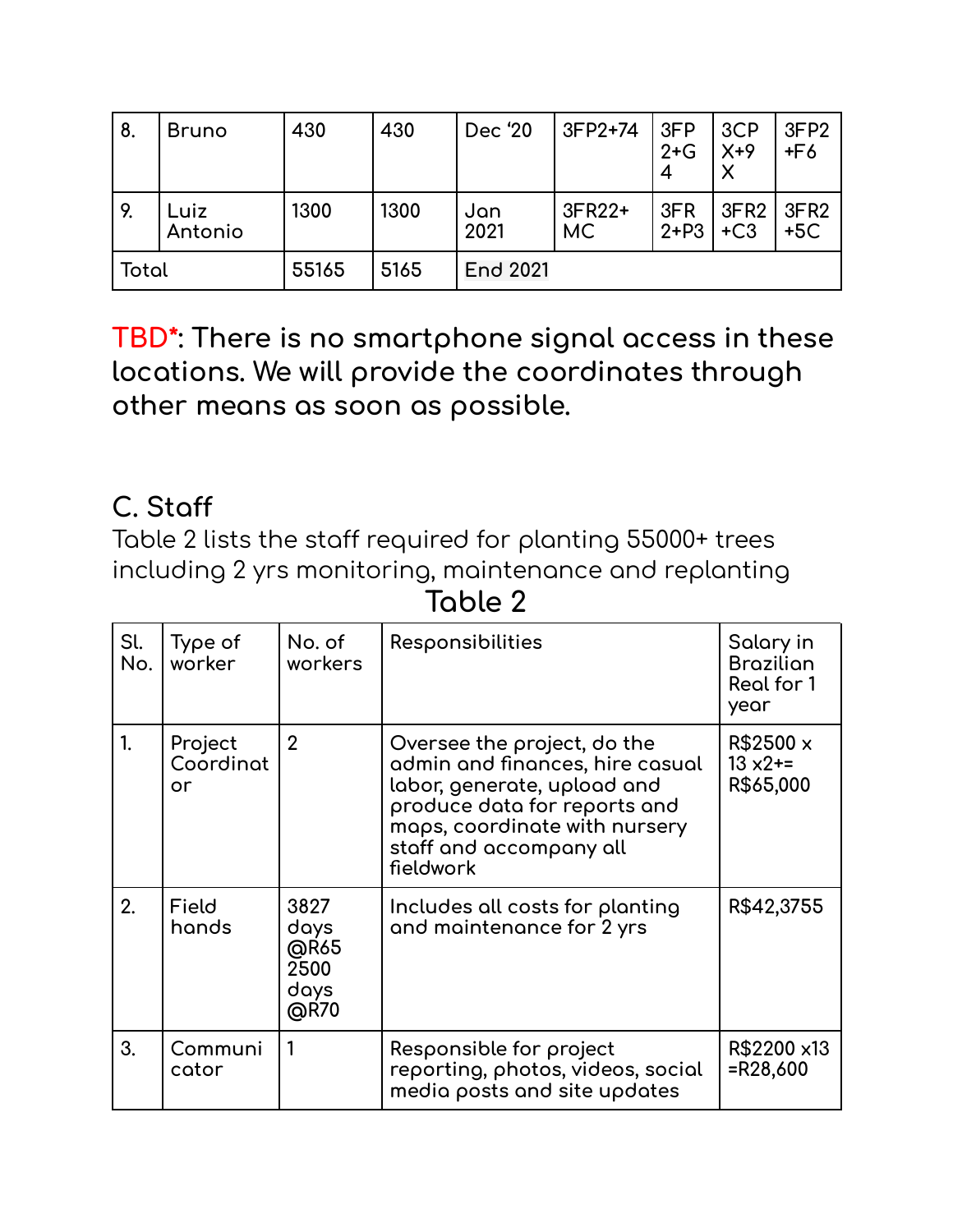| $\mathcal{A}$ .                         | Finance<br>asst.      | To be hired in mid August 2021 | R\$2200 x13<br>$= R28,600$  |
|-----------------------------------------|-----------------------|--------------------------------|-----------------------------|
| -5.                                     | Nursery<br>assistants | To be hired in mid August 2021 | \$R1200x4.5<br>$= R$10,800$ |
| Total salary cost in Brazilian Real: () | R\$556755             |                                |                             |

## **D. Seedling Procurement Plan**

Seedlings will be procured from a) the Iracambi nursery, b) from community nurseries which Iracambi is establishing, and from nurseries within a radius of 50-100 km from Iracambi.

## **E. Budget**

Table 3 provides the budget for the project

| Sl.<br>No. | Item description                                       | Number of<br>items                                                                                         | Cost of<br>one item<br>in<br><b>Brazilian</b><br>Real | Total<br>cost in<br><b>BR</b> | Total<br>cost in<br><b>USD</b> |
|------------|--------------------------------------------------------|------------------------------------------------------------------------------------------------------------|-------------------------------------------------------|-------------------------------|--------------------------------|
| 1.         | Saplings bought<br>and made                            | 55,000                                                                                                     | 3.68                                                  | 202,580                       | 35,594                         |
| 2.         | <b>Staff salaries</b>                                  | 2 project<br>coordinators<br>1 comms<br>person, 1<br>finance asst,<br>2 part time<br>nursery<br>assistants | varies                                                | 133,000                       | 23,368                         |
| 3.         | <b>Field hands</b><br>planting and<br>maintenance yr 1 | 3,827 days at<br><b>R65</b>                                                                                | 248,755                                               | 248,755                       | 43,705                         |
| 4.         | <b>Field hands</b>                                     | 2,500 days                                                                                                 | 175,000                                               | 175000                        | 30,747                         |

## **Table 3**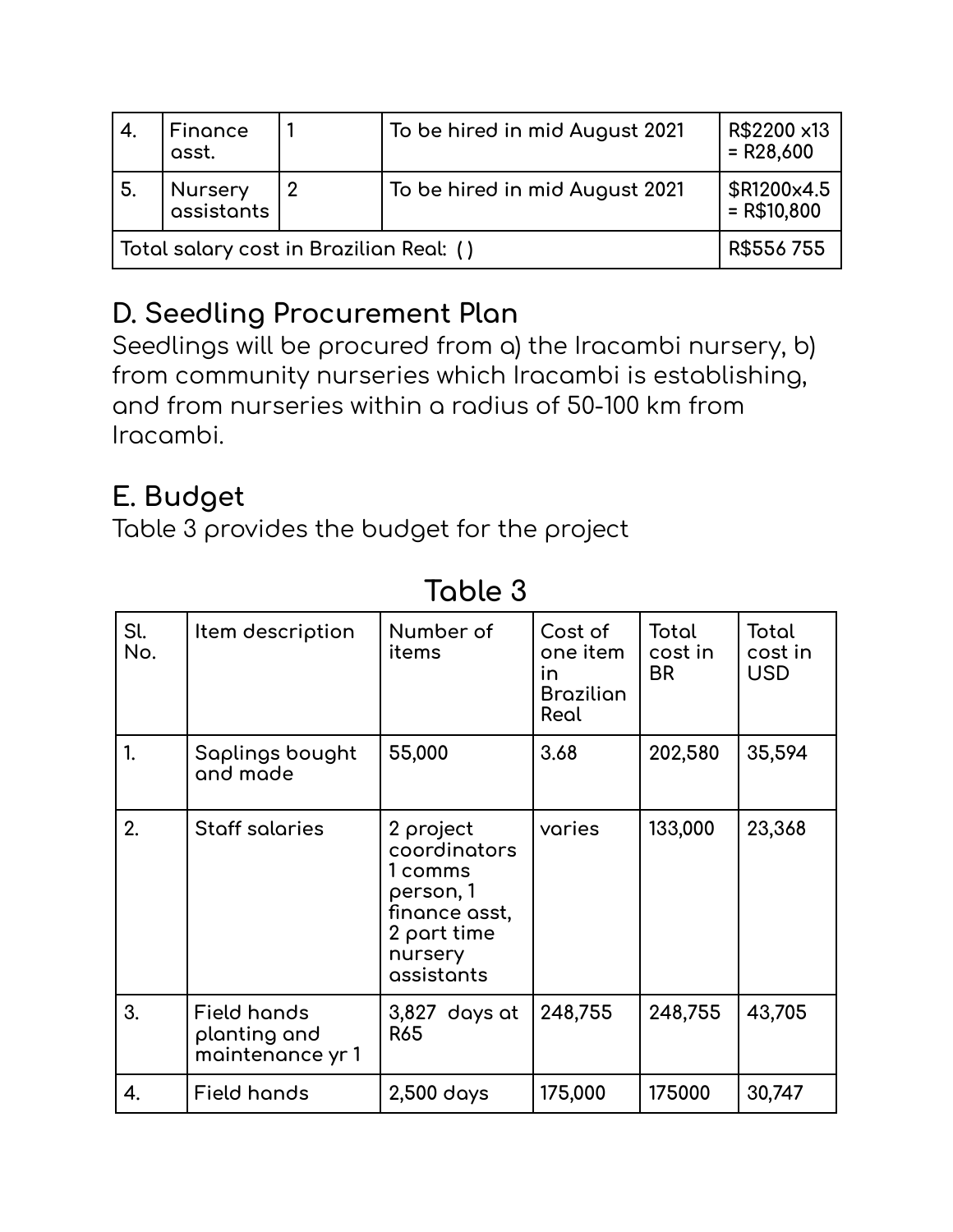|                | maintenance yr 2                          | @R70                                         |              |         |           |
|----------------|-------------------------------------------|----------------------------------------------|--------------|---------|-----------|
| 5.             | Pickup truck                              | $\mathbf{1}$                                 | 80,000       | 80,000  | 14,056    |
| 6.             | Equipment.<br>Materials and<br>transport  |                                              |              |         |           |
|                | Ant control                               | 5 kg                                         | 4,750        | 4,750   | 835       |
|                | Fertilizer                                | 50 tn                                        | 12,500       | 12,500  | 2,196     |
|                | <b>Nursery</b><br>expansion<br>costs Yr 1 | Building 45<br>tables, shade<br>& irrigation | 50,000       | 50.000  | 8,785     |
|                | Equipment                                 |                                              | 22,600       | 22,600  | 3,971     |
|                | Fuel for<br>vehicles                      | 7200 kms                                     | 43,200       | 43,200  | 7,590     |
|                | Fuel for<br>equipment                     | 3000 liters                                  | 15,750       | 15,750  | 2,767     |
|                | <b>TOTAL</b>                              |                                              | 148,800      | 148,000 | 26,143    |
| 7 <sub>1</sub> | Admin                                     |                                              | 41, 863      | 41,863  | 7,355     |
| 8              | Contingencies                             | 5%                                           | 24,487       | 24,487  | 4,302     |
|                | <b>Total Project Cost in USD:</b>         |                                              | R\$1,054,485 |         | \$185,260 |

#### **F. Further information**

**Please note:**

**1. This budget includes two one time** expenses: **Project vehicle procurement cost, and costs for enlarging the nursery.**